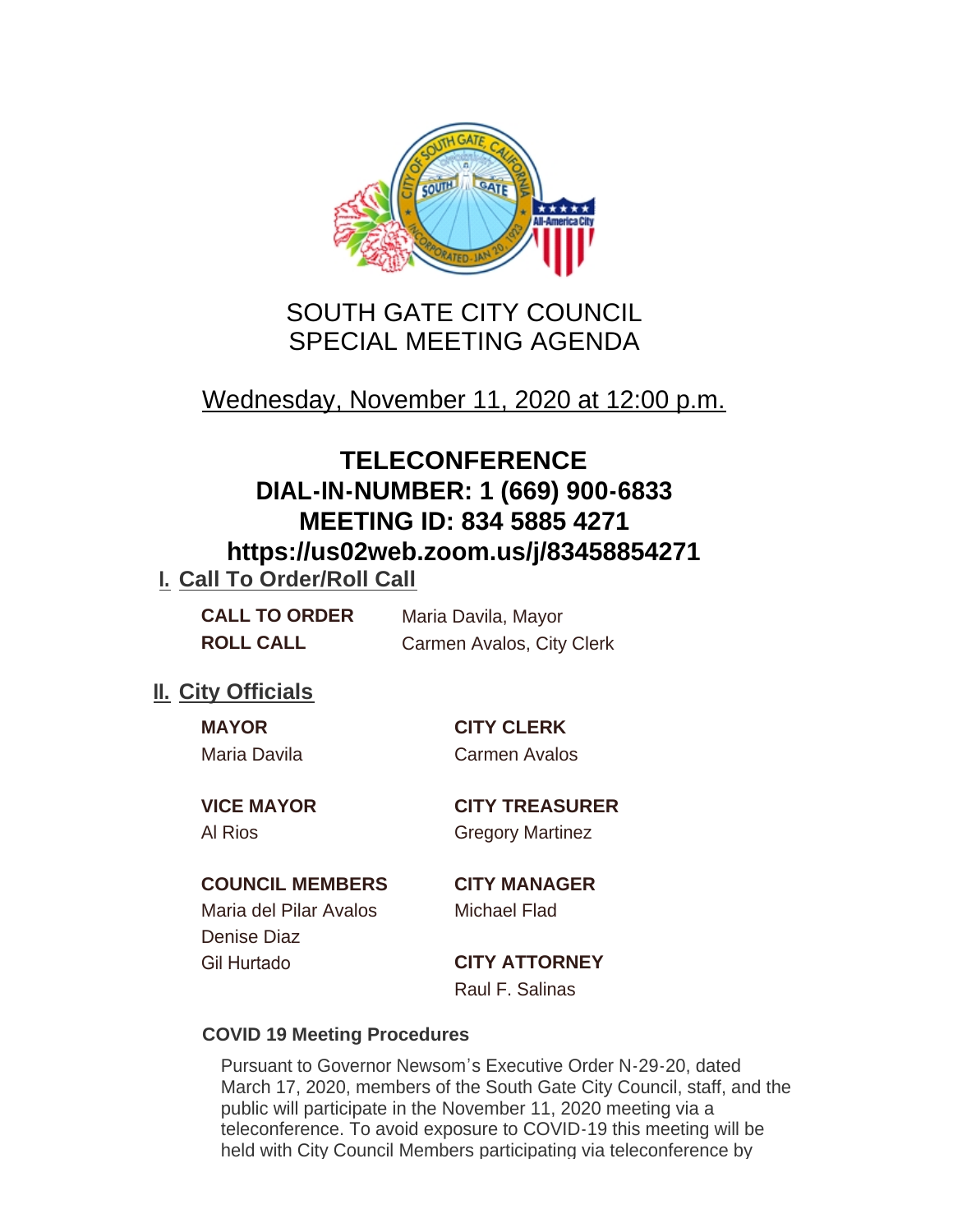held with City Council Members participating via teleconference by calling Dial-in-Number: 1 (669) 900-6833 and Meeting ID:834 5885 4271 and https://us02web.zoom.us/j/83458854271

Additionally, you may submit your comments electronically by emailing the City Clerk at cavalos@sogate.org.

#### **Procedure for Participation:**

Any person wanting to participate may request to "speak" on an agenda item. Once acknowledged and authorized by the Mayor the person may speak. Alternatively, any person may submit comments on an item electronically by emailing cavalos@sogate.org. Submissions by email must be received 30 minutes prior to the posted start time of the meeting if emailing subject.

Subject line should read: **COMMENTS FOR ITEM \_\_\_\_\_, MEETING OF NOVEMBER 11, 2020**.

Please note, you will enter the meeting muted, but if you want to comment on an Agenda Item or during the public comment portion of the Agenda, raise your hand or press \*9 at the appropriate time indicated by the Mayor. When you are selected to speak, you will hear that you are unmuted, this is the time to make your public comments. Your patience with these changes is appreciated as the City adjusts to new ways of conducting business during the COVID-19 pandemic. Thank you.

**Accessibility:** Reasonable accommodations for individuals with disabilities will be handled on a case-by-case basis and in accordance with the Americans with Disabilities Act and Governor Newsom's Executive Order N-29-20. Please call the Office of the City Clerk at 323.563.9510.

### **Meeting Compensation Disclosure III.**

Pursuant to Government Code Section 54952.3: Disclosure of compensation for meeting attendance by City Council Members is \$650 monthly regardless of the amount of meetings.

## **Closed Session: (ATTY) IV.**

#### **1. CONSIDER THE EMPLOYMENT OF A PUBLIC EMPLOYEE**

Pursuant to Government Code Section 54957(b)(1)

Interim City Manager

Documents:

#### CLOSED SESSION MEMORANDUM.PDF

## **Special Meeting Adjournment V.**

I, Carmen Avalos, City Clerk, certify that a true and correct copy of the foregoing Meeting Agenda was posted on November 10, 2020 at 10:00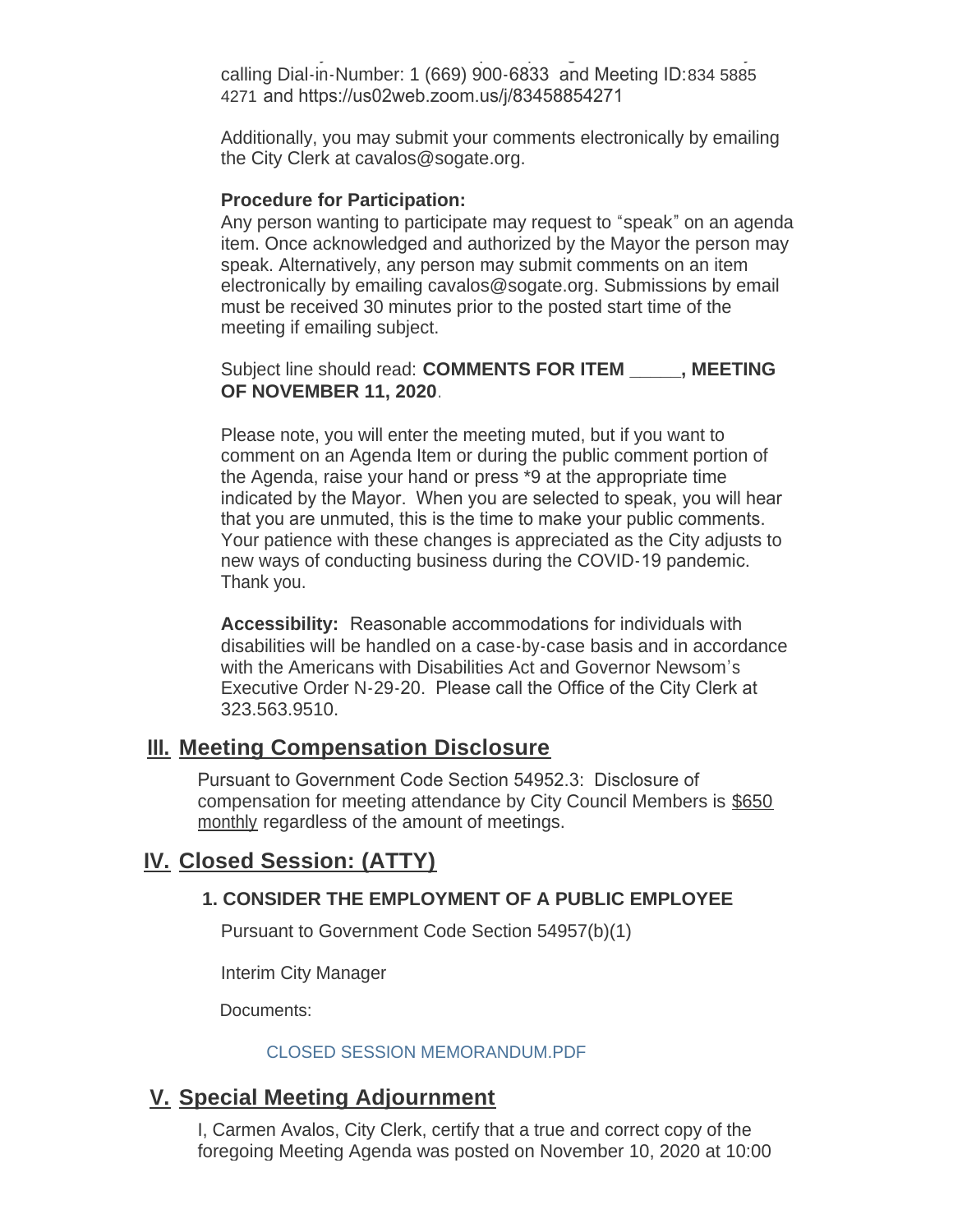foregoing Meeting Agenda was posted on November 10, 2020 at 10:00 a.m., as required by law.

Carmen Avalos, CMC City Clerk

Materials related to an item on this Agenda submitted to the City Council after distribution of the agenda packet are available for public inspection in the City Clerk's Office

> 8650 California Avenue, South Gate, California 90280 (323) 563-9510 \* fax (323) 563-5411 \* [www.cityofsouthgate.org](http://www.cityofsouthgate.org/)

In compliance with the American with Disabilities Act, if you need special assistance to participate in the City Council Meetings, please contact the Office of the City Clerk.

Notification 48 hours prior to the City Council Meeting will enable the City to make reasonable arrangements to assure accessibility.